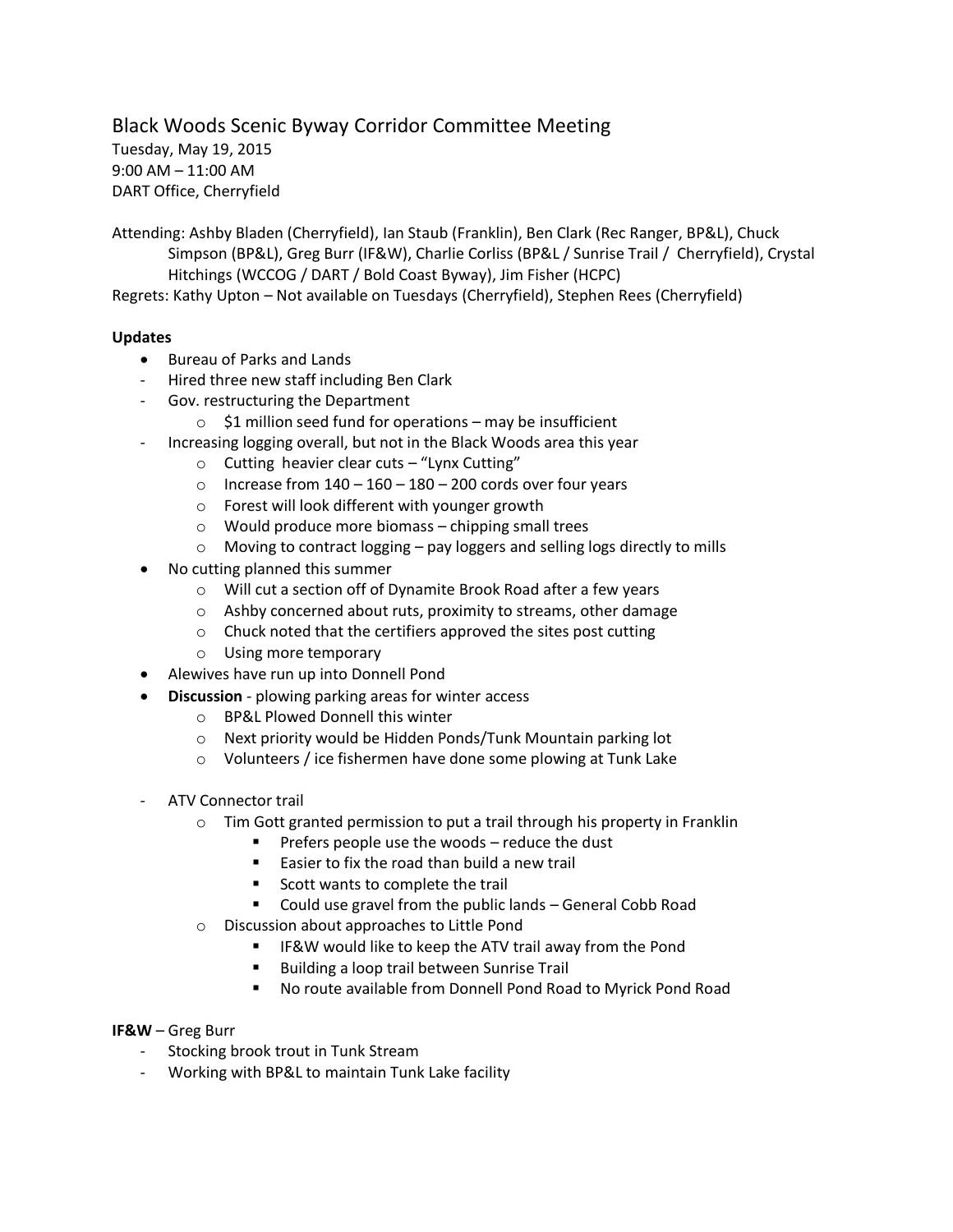$\circ$  Andersons Power wash cleans the privies when they are fouled – might be available for other locations.

## **Cherryfield Updates** – Crystal Hitchings

Train Depot re-roofed – seeking additional funds to renovate structure as an information kiosk

Destination Cherryfield

- Second annual crafts and music event planned October first weekend
	- o First year went well
	- $\circ$  Could highlight the Black Woods organized hikes, photo hikes
	- o Sunrise Trail
	- o Paint Cherryfield

Cherryfield Fourth of July – Late June events have been planned

- Applied for a DART grant to update the historic tour
	- o Map
	- o Brochure
- Bold Coast Byway updates (Note: Bold Coast Byway Public Meeting 4/20/15 7:00 PM Machias Savings Bank, 4 Center Street Machias)
	- o Completed Corridor Management Plan
	- o Posted to website
	- o Corridor Management Committee

## **Sunrise Trail –** Charlie Corliss

- Working on parking in Franklin
- Six Campsites have been created on the Cherryfield Stretch in Milbridge
	- o Picnic Areas, fire rings
- Developing regional trail maps for ATVs and Snowmobiles
	- o Cover South of Route 6, East of Ellsworth
	- o Selling adds on the back
- Summer 2015 Visitor Programs
	- o Town of Cherryfield
		- **Independence day**
		- Cherryfield Invites You
	- o BP&L
		- Access road improvements
		- **Trail Improvements**
		- **-** Campsites
	- o The Nature Conservancy Great Outdoors Weekends?

## **Town of Franklin**

- Monday Memorial Day Celebration
- Public Land Acquisition